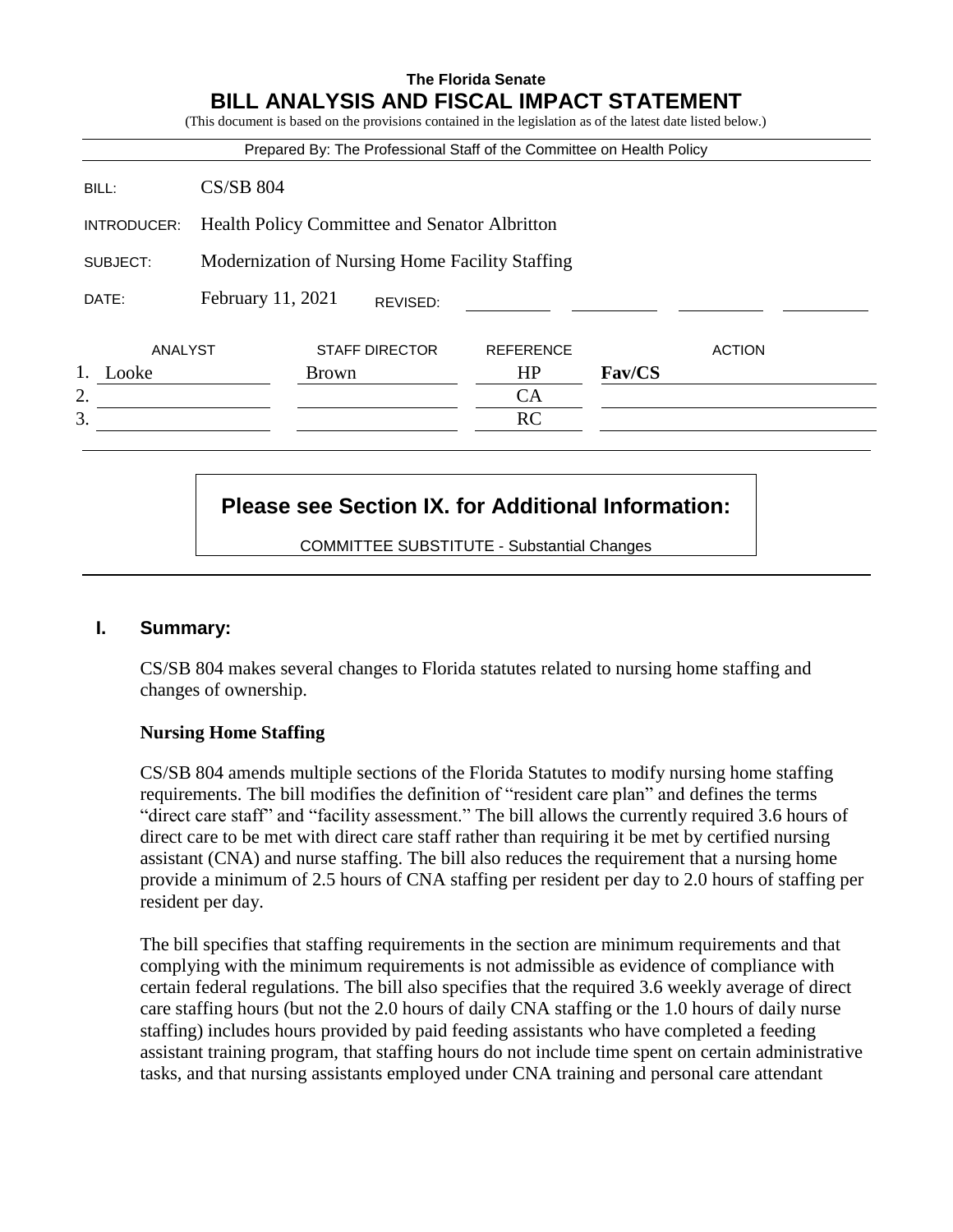programs<sup>1</sup> may count toward providing such hours of care. The bill requires nursing homes to document compliance with staffing standards and to maintain records for five years and report staffing in accordance with specified federal law.

The bill repeals a \$1,000 fine for a nursing home that has failed to comply with minimum staffing requirements.

The bill reworks a provision in law that prevents a nursing home from accepting new residents if the nursing home is not compliant with state minimum staffing requirements.

The bill establishes a Nursing Home Sustainability Task Force that is required to review, analyze, and make recommendations specific to the sustainability of the state's nursing home model to the Agency for Health Care Administration (AHCA), the Governor, and the Legislature by January 1, 2025.

### **Changes of Ownership and Other Provisions**

CS/SB 804 also revises provisions in s. 400.024, F.S., related to changes of ownership in nursing homes. The bill specifies that any unsatisfied or undischarged adverse final judgment of a nursing home that is changing ownership becomes the responsibility and liability of the new owner. Additionally, the bill requires a nursing home to provide notice to any claimant<sup>2</sup> after the licensee or controlling interest files a change of ownership application and to allow such claimant 30 days to file an objection to the change of ownership. The AHCA must consider any objection when making its decision to approve or deny the change of ownership application.

Additionally, the bill specifies that annual financial reports filed by nursing homes with the AHCA are not exempt from public records requirements and may be discoverable and admissible in a civil or administrative action.

The bill provides an effective date of July 1, 2022.

### **II. Present Situation:**

#### **Nursing Homes**

 $\overline{a}$ 

Nursing homes in Florida are licensed under Part II of ch. 400, F.S., and provide 24 hour a day nursing care, case management, health monitoring, personal care, nutritional meals and special diets, physical, occupational, and speech therapy, social activities and respite care for those who

<sup>&</sup>lt;sup>1</sup> These include CNAs in training and those who have preliminarily passed the certification exam; CNAs certified or registered in other states who have no findings of abuse, neglect, or exploitation; and personal care attendants. *See*  s. 400.211(2), F.S.

<sup>&</sup>lt;sup>2</sup> The bill defines a claimant as a resident, the resident's family, or the resident's personal representative who has notified the licensee or facility of a potential claim by notice of intent letter or who has initiated an action, claim, or arbitration proceeding against the licensee or facility.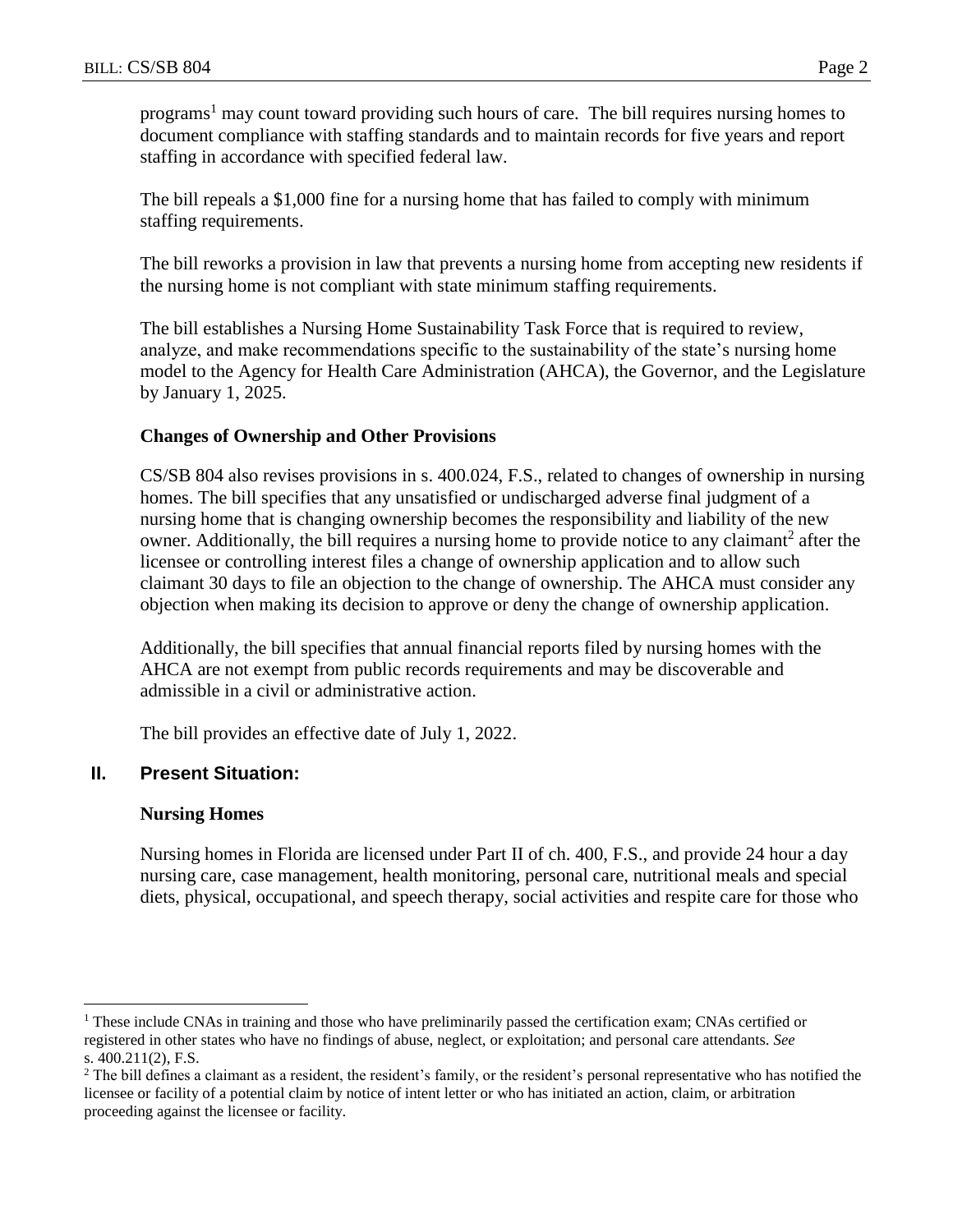are ill or physically infirm.<sup>3</sup> Currently there are 705 nursing homes licensed in Florida.<sup>4</sup> Of the 705 licensed nursing homes, 669 are certified to accept Medicare or Medicaid and consequently must follow federal Centers for Medicare & Medicaid Services (CMS) requirements for nursing homes.<sup>5</sup>

### **Direct Care Staff**

Federal law defines "direct care staff" as those individuals who, through interpersonal contact with nursing home residents or resident care management, provide care and services to allow residents to attain or maintain the highest practicable physical, mental, and psychosocial wellbeing. Direct care staff does not include individuals whose primary duty is maintaining the physical environment of the long-term care facility (for example, housekeeping). 6

Direct care staff are the primary providers of paid, hands-on care for more than 13 million elderly and disabled Americans. They assist individuals with a broad range of support, including preparing meals, helping with medications, bathing, dressing, getting about (mobility), and getting to planned activities on a daily basis.<sup>7</sup>

Direct care staff fall into three main categories tracked by the U.S. Bureau of Labor Statistics: Nursing Assistants (usually known as Certified Nursing Assistants or CNAs), Home Health Aides, and Personal Care Aides:

- Nursing Assistants or Nursing Aides generally work in nursing homes, although some work in assisted living facilities, other community-based settings, or hospitals. They assist residents with activities of daily living (ADLs) such as eating, dressing, bathing, and toileting. They also perform clinical tasks such as range-of motion exercises and blood pressure readings.
- Home Health Aides provide essentially the same care and services as nursing assistants, but they assist people in their homes or in community settings under the supervision of a nurse or therapist. They may also perform light housekeeping tasks such as preparing food or changing linens.
- Personal Care Aides work in either private or group homes. They have many titles, including personal care attendant, home care worker, homemaker, and direct support professional. (The latter work with people with intellectual and developmental disabilities.) In addition to providing assistance with ADLs, these aides often help with housekeeping chores, meal preparation, and medication management. They also help individuals go to work and remain

<sup>&</sup>lt;sup>3</sup> AHCA webpage, nursing homes, available at

[https://ahca.myflorida.com/MCHQ/Health\\_Facility\\_Regulation/Long\\_Term\\_Care/Nursing\\_Homes.shtml](https://ahca.myflorida.com/MCHQ/Health_Facility_Regulation/Long_Term_Care/Nursing_Homes.shtml) (last visited Feb. 11, 2022).

<sup>4</sup> Florida Health Finder Report, available at<https://www.floridahealthfinder.gov/facilitylocator/ListFacilities.aspx> (last visited Feb. 11, 2022).

<sup>5</sup> *Id.*

 $6$  42 CFR s. 483.70(q)(1)

<sup>7</sup> Khatutsky, et al., *Understanding Direct Care Workers: a Snapshot of Two of America's Most Important Jobs, Certified Nursing Assistants and Home Health Aides*, (March 2011), *available at* [https://aspe.hhs.gov/basic-report/understanding](https://aspe.hhs.gov/basic-report/understanding-direct-care-workers-snapshot-two-americas-most-important-jobs-certified-nursing-assistants-and-home-health-aides#intro)[direct-care-workers-snapshot-two-americas-most-important-jobs-certified-nursing-assistants-and-home-health-aides#intro](https://aspe.hhs.gov/basic-report/understanding-direct-care-workers-snapshot-two-americas-most-important-jobs-certified-nursing-assistants-and-home-health-aides#intro) (last visited on Feb. 4, 2022).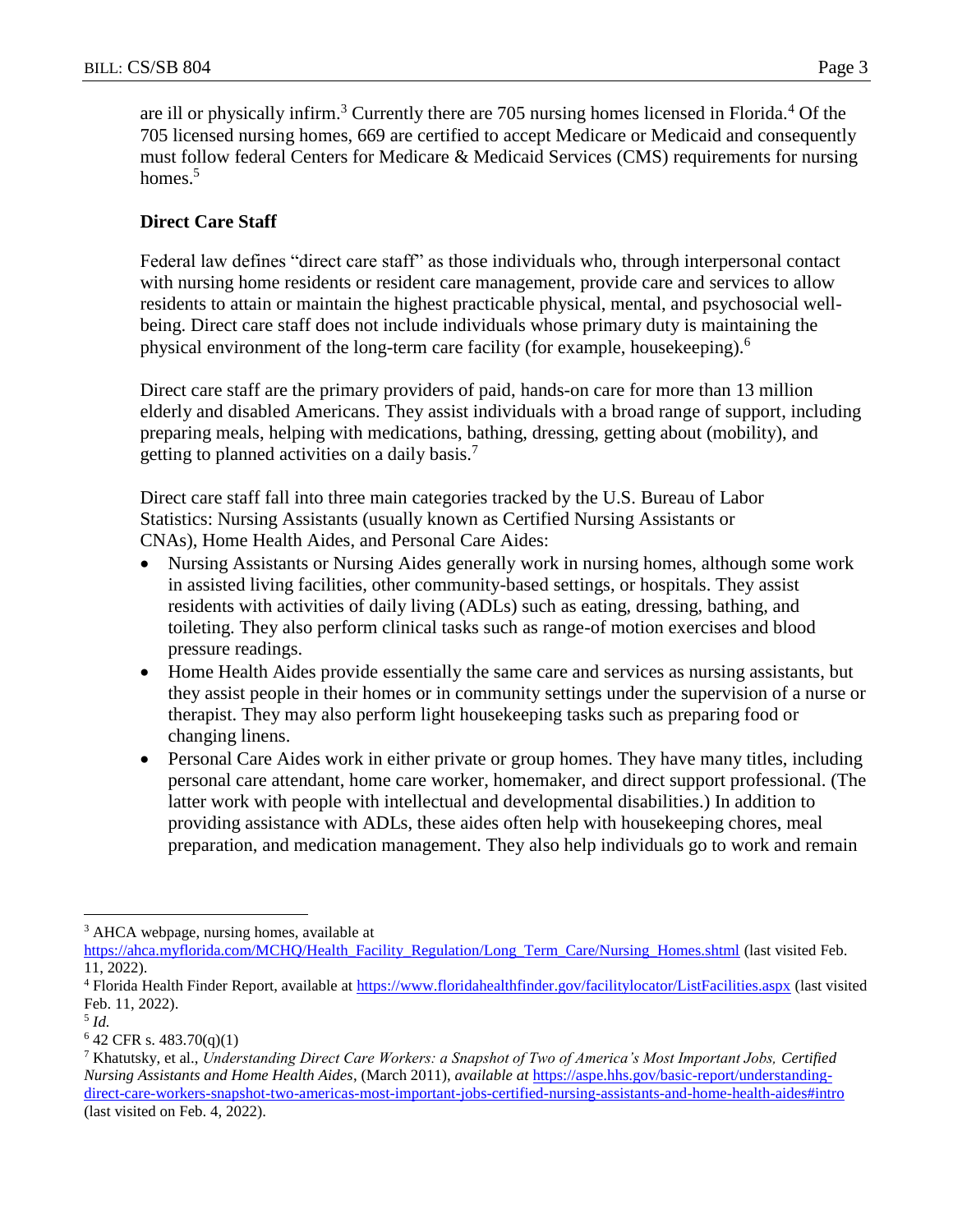engaged in their communities. A growing number of these workers are employed and supervised directly by consumers.<sup>8</sup>

The federal government requires training only for nursing assistants and home health aides who work in Medicare-certified and Medicaid-certified nursing homes and home health agencies. Such training includes training on residents' rights; abuse, neglect, and exploitation; quality assurance; infection control; and compliance and ethics; and specifies that direct care staff must be trained in effective communications.<sup>9</sup>

### **Federal Requirement for a Nursing Home Facility Assessment**

Federal law in 42 CFR s. 483.70(e) requires that a nursing home conduct and document a facility-wide assessment to determine what resources are necessary to care for its residents competently during both day-to-day operations and emergencies. Facilities must review and update this assessment at least annually or whenever there is an actual or planned change that would require a substantial modification of any part of the assessment. The assessment must include:

- The facility's resident population, including, but not limited to:
	- o Both the number of residents and the facility's resident capacity;
	- o The care required by the resident population considering the types of diseases, conditions, physical and cognitive disabilities, overall acuity, and other pertinent facts that are present within that population;
	- o The staff competencies that are necessary to provide the level and types of care needed for the resident population;
	- o The physical environment, equipment, services, and other physical plant considerations that are necessary to care for this population; and
	- o Any ethnic, cultural, or religious factors that may potentially affect the care provided by the facility, including, but not limited to, activities and food and nutrition services.
- The facility's resources, including but not limited to:
	- o All buildings and/or other physical structures and vehicles;
	- o Equipment (medical and non-medical);
	- o Services provided, such as physical therapy, pharmacy, and specific rehabilitation therapies;
	- o All personnel, including managers, staff (both employees and those who provide services under contract), and volunteers, as well as their education and/or training and any competencies related to resident care;
	- o Contracts, memoranda of understanding, or other agreements with third parties to provide services or equipment to the facility during both normal operations and emergencies; and
	- o Health information technology resources, such as systems for electronically managing patient records and electronically sharing information with other organizations.
- A facility-based and community-based risk assessment, utilizing an all-hazards approach.

<sup>8</sup> Paraprofessional Healthcare Institute, *Who are Direct Care Workers?,* Feb. 2011, *available at:* [https://phinational.org/wp](https://phinational.org/wp-content/uploads/legacy/clearinghouse/NCDCW%20Fact%20Sheet-1.pdf)[content/uploads/legacy/clearinghouse/NCDCW%20Fact%20Sheet-1.pdf](https://phinational.org/wp-content/uploads/legacy/clearinghouse/NCDCW%20Fact%20Sheet-1.pdf) (last visited on Feb. 4, 2022).

<sup>&</sup>lt;sup>9</sup> 42 CFR s. 483.95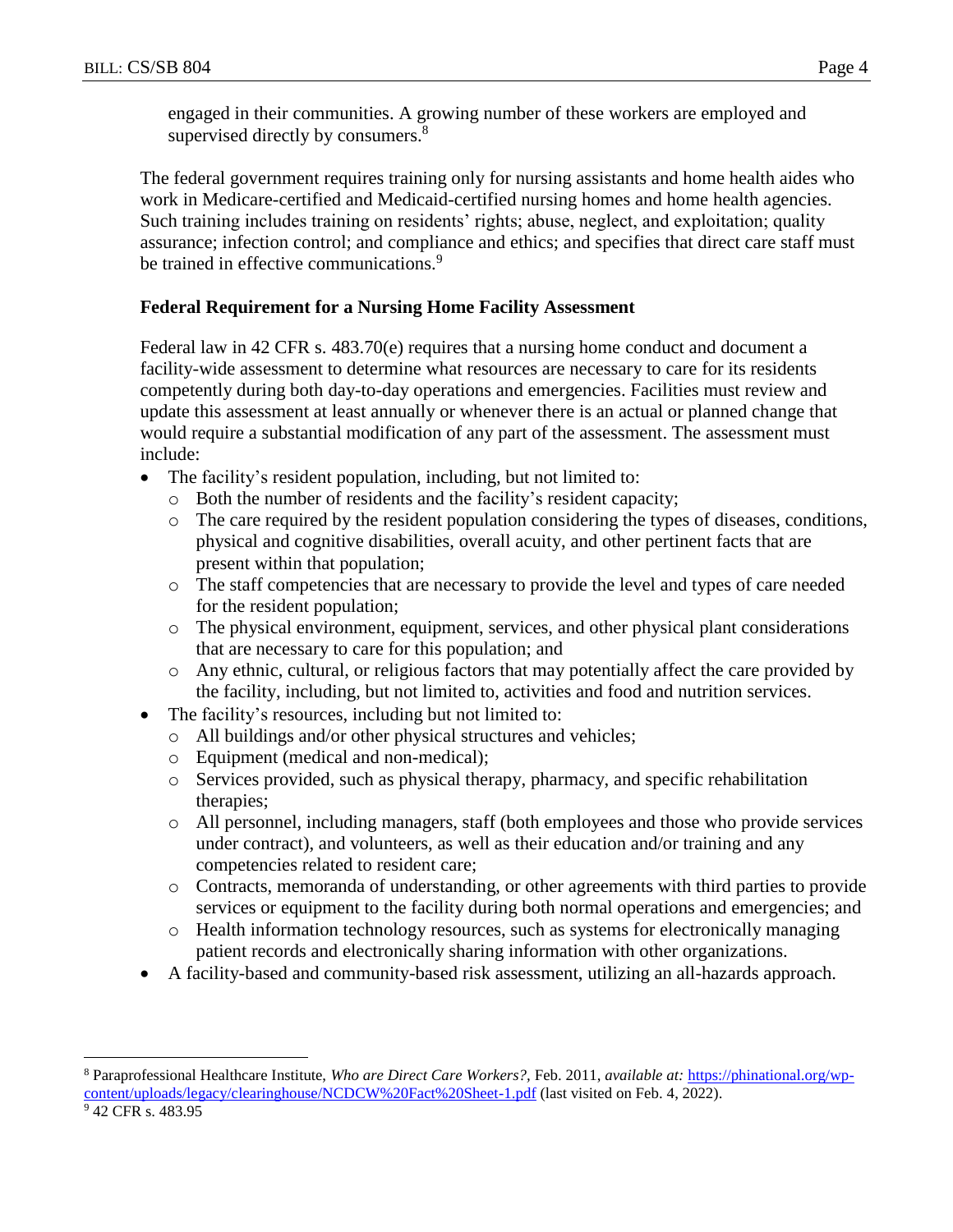### **Florida Nursing Home Staffing Standards**

Section 400.23(3), F.S., requires the Agency for Health Care Administration to adopt rules providing minimum staffing requirements for nursing home facilities.<sup>10</sup> The requirements must include:

- A minimum weekly average of 3.6 hours of direct care per resident per day provided by a combination of certified nursing assistants and licensed nursing staff. A week is defined as Sunday through Saturday.
- A minimum of 2.5 hours of direct care per resident per day provided by certified nursing assistant staff. A facility may not staff at a ratio of less than one certified nursing assistant per 20 residents.
- A minimum of 1.0 hour of direct care per resident per day provided by licensed nursing staff. A facility may not staff at a ratio of less than one licensed nurse per 40 residents.
- Nursing assistants employed under s.  $400.211(2)$ , F.S., <sup>11</sup> may be included in computing the staffing ratio for certified nursing assistants if their job responsibilities include only nursingassistant-related duties.
- Each nursing home facility must document compliance with staffing standards and post daily the names of staff on duty for the benefit of facility residents and the public.
- Licensed nurses may be used to meet staffing requirements for CNAs if the licensed nurses are performing the duties of a CNA and the facility otherwise meets minimum staffing requirements for licensed nurses.
- Paid feeding assistants and non-nursing staff providing eating assistance to residents do not count toward compliance with minimum staffing standards.

### **Nursing Homes with Unsatisfied Judgments or Settlement Agreements**

Section 400.024, F.S., establishes restrictions on nursing homes that have had an adverse final judgment against a licensee which arises from an award pursuant to s.  $400.023$ , F.S., <sup>12</sup> including an arbitration award, for a claim of negligence or a violation of residents' rights, in contract or tort, or from noncompliance with the terms of a settlement agreement as determined by a court or arbitration panel, which arises from a claim pursuant to s. 400.023, F.S.

Section 400.024, F.S., requires that the nursing home must pay the judgment creditor the entire amount of the judgment, award, or settlement and all accrued interest within 60 days after the date such judgment, award, or settlement becomes final and subject to execution unless otherwise mutually agreed to in writing by the parties. If the nursing home does not pay the judgment, then the statute establishes that such failure is additional grounds that may be used by the AHCA for revoking a license or for denying a renewal application or a related party change of ownership application. The section deems that the AHCA is notified of an unsatisfied judgment or settlement when a certified copy of the judgment and a certified copy of a valid

 $10$  These requirements apply to all nursing homes, s. 400.23(5), F.S., provides additional requirements specific to nursing homes that treat persons under the age of 21.

<sup>11</sup> *Supra* n. 1.

<sup>&</sup>lt;sup>12</sup> Establishing requirements for civil lawsuits against nursing homes.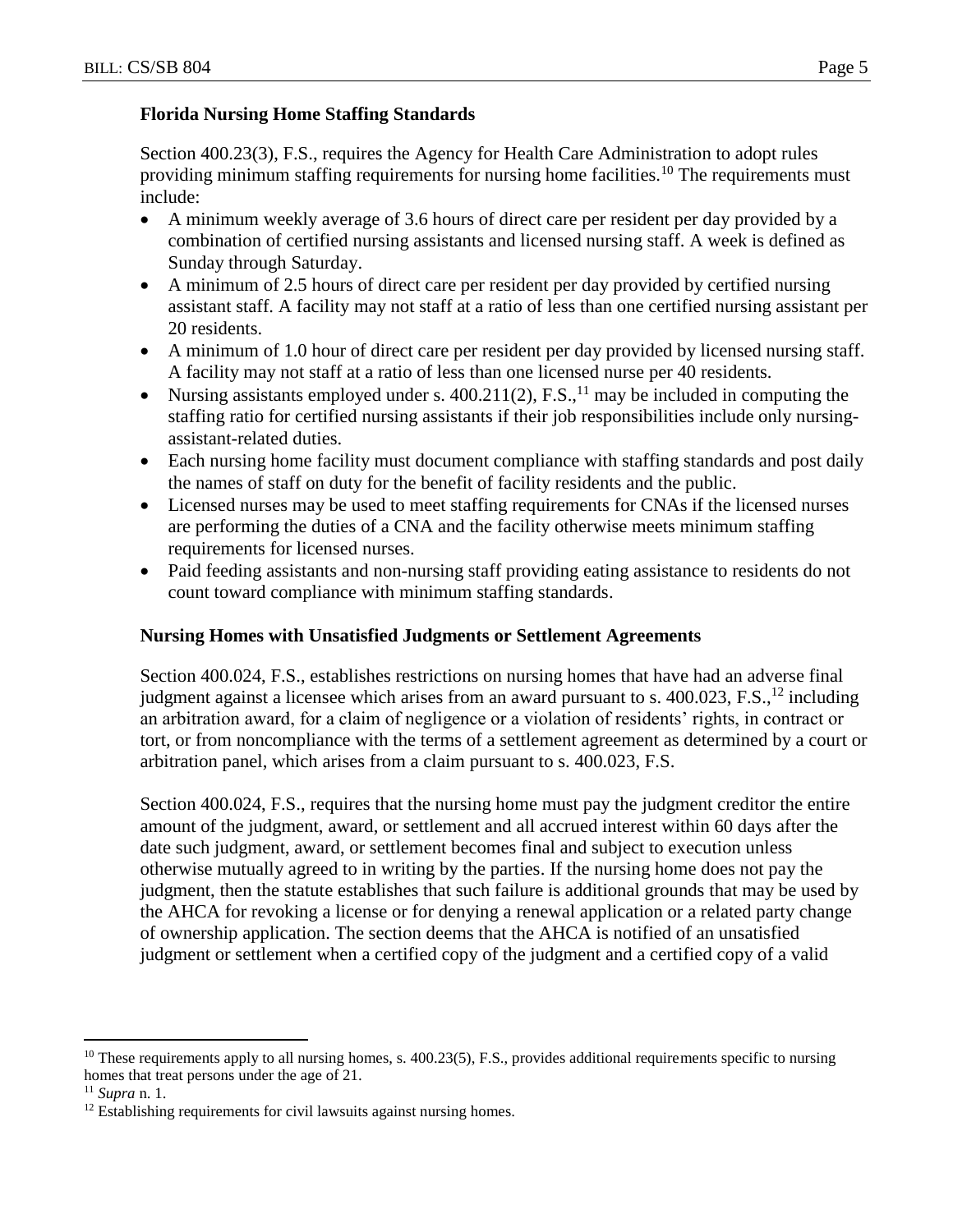judgment lien certificate, filed in accordance with ss.  $55.202^{13}$  and  $55.203^{14}$ , F.S., are served to the AHCA by a process server or received by certified mail, return receipt requested.

Within 60 days after receiving such documents, the AHCA must notify the nursing home by certified mail, return receipt requested, that it is subject to disciplinary action unless, within 30 days after the date of mailing the notice, the nursing home:

- Shows proof that the unsatisfied judgment or settlement has been paid in the amount specified;
- Shows proof of the existence of a payment plan mutually agreed upon by the parties in writing;
- Furnishes the AHCA with a copy of a timely filed notice of appeal;
- Furnishes the AHCA with a copy of a court order staying execution of the final judgment; or
- Shows proof by submitting an order from a court or arbitration panel that is overseeing any action seeking indemnification from an insurance carrier or other party, that the licensee believes is required to pay the award.

If the AHCA is placed on notice and such proof is not provided by the nursing home, the AHCA must issue an emergency order pursuant to s. 120.60, F.S., declaring that the facility lacks financial ability to operate and a notice of intent to revoke or deny a license. Additionally, if the AHCA is put on notice and:

- The license is subject to renewal, the AHCA may deny the license renewal unless compliance with s. 400.024, F.S. is achieved; and
- A change of ownership application for the facility at issue is submitted by the licensee, by a person or entity identified as having a controlling interest in the licensee, or by a related party, the AHCA must deny the change of ownership application unless compliance with s. 400.024, F.S. is achieved.

### **Nursing Home Financial Reports**

Currently, nursing homes are required to submit financial data to the AHCA pursuant to s. 408.061(5)-(6), F.S. These provisions were added in 2021 by SB 2518 (ch. 2021-41, L.O.F.) and mirror provisions in current law that require other health care facilities to submit such data.<sup>15</sup> Prior to July 1, 2021, nursing homes were exempt from this reporting requirement.

A nursing home must report, within 120 days after the end of its fiscal year, its actual financial experience for that fiscal year, including expenditures, revenues, and statistical measures. Such data may be based on internal financial reports that are certified to be complete and accurate by the chief financial officer of the nursing home. This actual experience must include the fiscal year-end balance sheet, income statement, statement of cash flow, and statement of retained earnings and must be submitted to the AHCA in addition to the information filed in the uniform system of financial reporting. However, unlike other health care facilities, data submitted by nursing homes is not required to be audited.

 $\overline{a}$ <sup>13</sup> Related to judgments, orders, and decrees; lien on personal property.

<sup>&</sup>lt;sup>14</sup> Related to judgment lien certificates; content, filing, and indexing.

<sup>15</sup> *See* s. 408.061(4), F.S.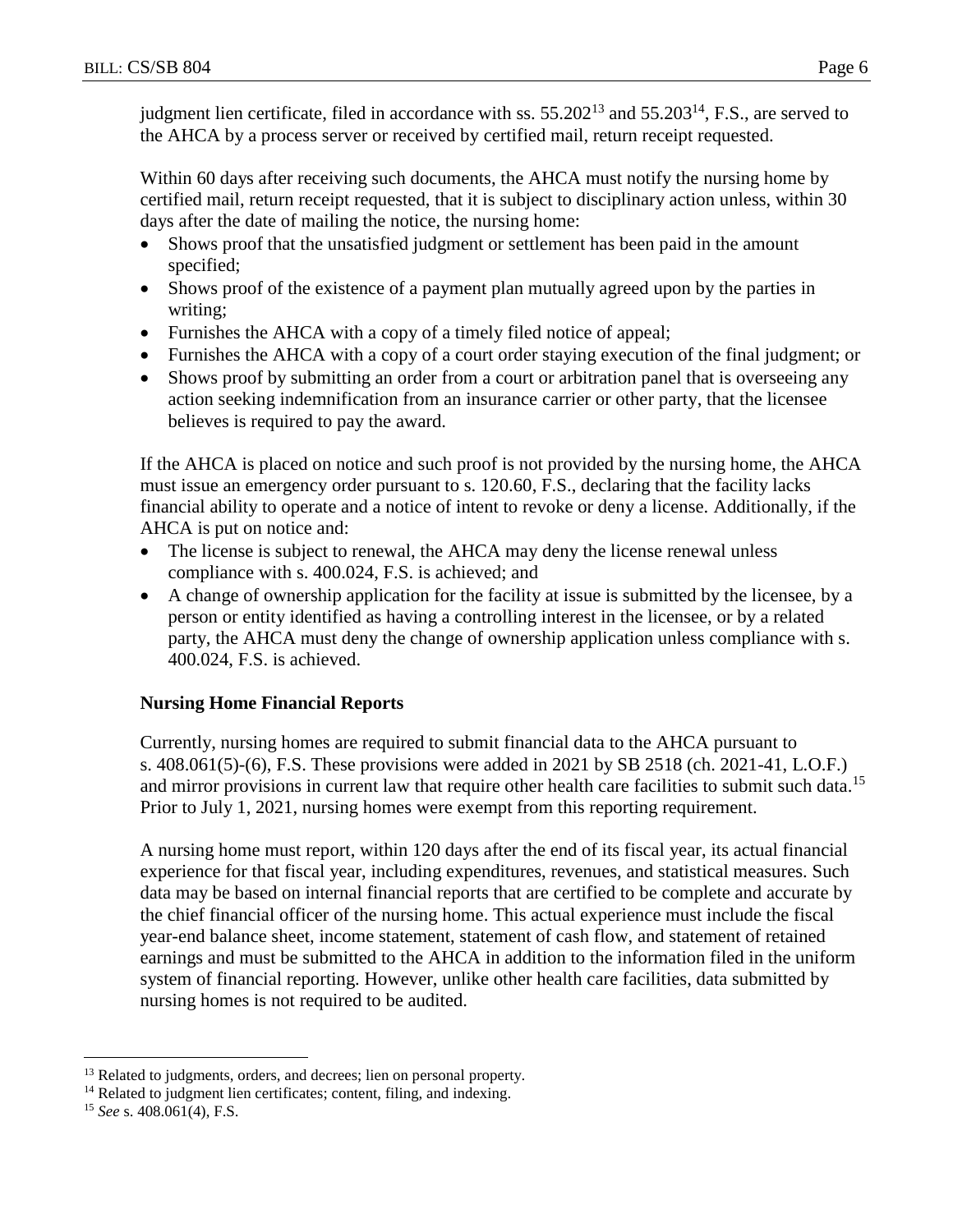### **III. Effect of Proposed Changes:**

CS/SB 804 amends ss. 400.021, 400.23 and 400.141, F.S., to modify nursing home staffing requirements. The bill amends the definition of "resident care plan" to specify that the plan must be comprehensive and person-centered and developed in accordance with 42 CFR s. 483.21(b). The bill also defines the terms:

- "Direct care staff" to mean individuals who, through interpersonal contact with residents or resident care management, provide care and services to allow residents to attain or maintain the highest practicable physical, mental, and psychosocial well-being. The term does not include individuals whose primary duty is maintaining the physical environment of the facility, including, but not limited to, food preparation, laundry, and housekeeping. The term includes, but is not limited to, disciplines and professions that must be reported in accordance with 42 C.F.R. s.  $483.70(q)$  and all of the following:
	- o Licensed nurses.
	- o Certified nursing assistants.
	- o Physical therapy staff.
	- o Occupational therapy staff.
	- o Speech therapy staff.
	- o Respiratory therapy staff.
	- o Activities staff.
	- o Social services staff.
	- o Mental health service workers.
- "Facility assessment" to mean a process to determine the staff competencies that are necessary to provide the level and types of care needed for the facility's resident population considering the types of diseases, conditions, physical and cognitive disabilities, overall acuity, and other pertinent factors that are present within that resident population. The definition also specifies that additional requirements for conducting a facility assessment must be performed in accordance with 42 CFR s. 483.70(e).

The bill makes the following changes regarding minimum staffing requirements for nursing homes:

- Reduces from 2.5 to 2.0 the number of hours of direct care that must be provided by a CNA per resident per day. Hours provided by nursing assistants who are employed under s.  $400.211(2)$ , F.S., <sup>16</sup> still qualifies under the bill.
- Repeals the requirement that 3.6 hours of direct care per resident per day must be provided by a CNA or a licensed nurse and instead may be provided by any direct care staff.
- Allows hours of eating assistance provided by paid feeding assistants or direct care staff, other than CNAs, who have completed the feeding assistant training program established under s.  $400.141(1)(v)$ , F.S., to qualify towards fulfilling the 3.6 hour requirement detailed above.
- Repeals a \$1,000 fine for a nursing home that has failed to comply with minimum staffing requirements
- Specifies that time spent on nursing administration, staff development, staffing coordination, and the administrative portion of the minimum data set and care plan coordination for Medicaid, does not qualify as direct care.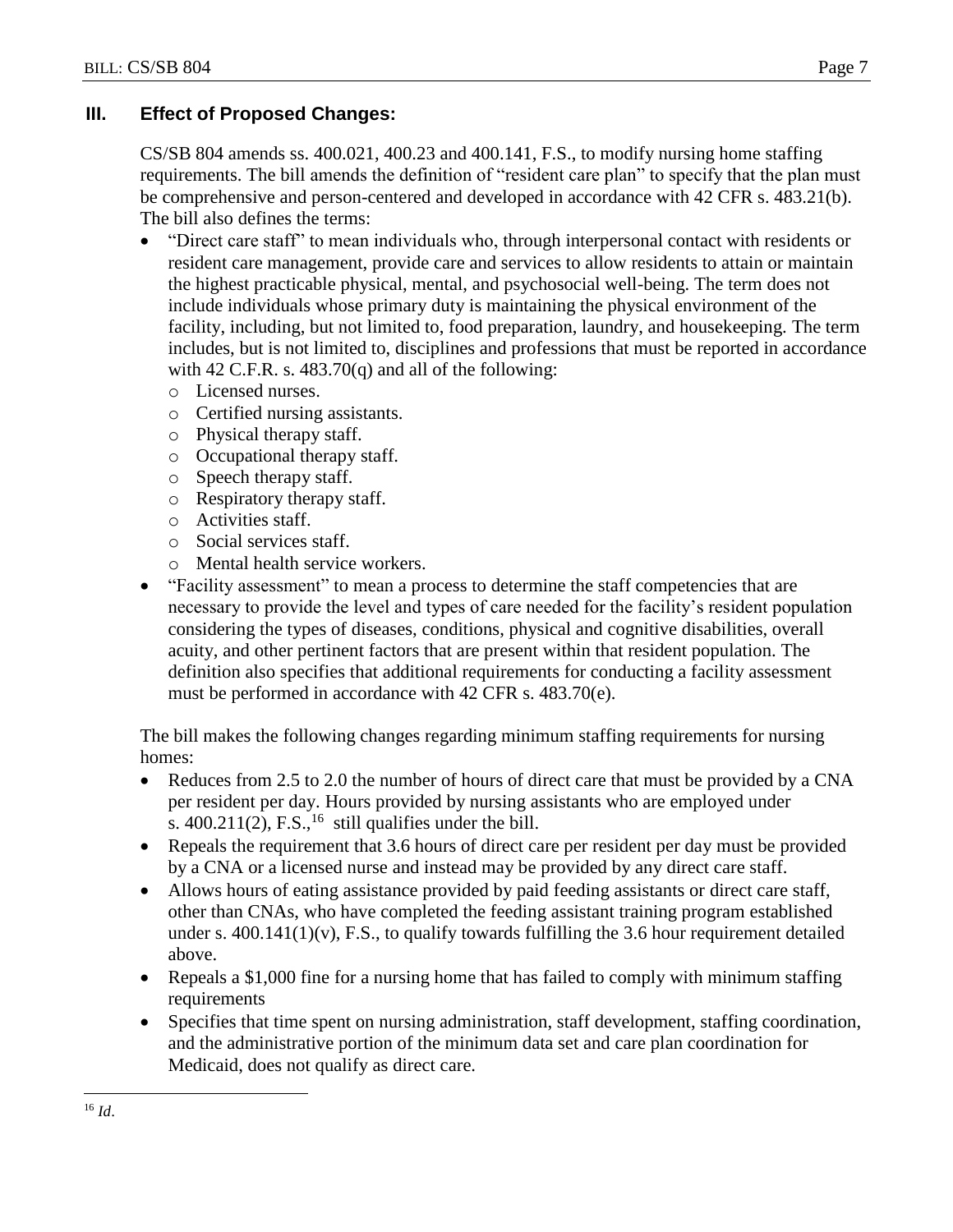• Specifies that the staffing requirements in s.  $400.23(3)(b)$ , F.S., are minimum nurse staffing requirements for nursing home facilities and that evidence that a facility complied with the minimum direct care staffing requirements is not admissible as evidence of compliance with the nursing services requirements under 42 CFR s.  $483.35^{17}$  or 42 CFR s.  $483.70^{18}$ 

The bill reworks a provision in law that prevents a nursing home from accepting new residents if the nursing home is not compliant with state minimum staffing requirements. Current law in s.  $400.141(1)(n)1$ , F.S., provides that a nursing home may not accept new residents if the facility has failed to meet minimum state staffing requirements for two consecutive days until such time as the facility has met state minimum-staffing requirements for six consecutive days. The current law provision does not require any action by the AHCA to trigger the moratorium, meaning the nursing home must execute the moratorium on its own, and a moratorium can be triggered by failures to comply with either the state minimum-required hours of direct care, CNA care, and nursing care per resident per day; or the requirement that the a nursing home meet specified state minimum ratios of CNAs to residents and nurses to residents.<sup>19</sup> If a nursing home fails to execute the moratorium it is subject to a \$1,000 fine.

The bill, instead of automatically establishing a moratorium preventing a nursing home from accepting new residents if it is not compliant with minimum staffing requirements, amends this provision to authorize the AHCA to impose the moratorium on a nursing home accepting new residents if the nursing home is not compliant with direct care hours required per resident per day for 48 consecutive hours. Additionally, by specifying that the moratorium may be imposed for failure to comply with "minimum hours of direct care" requirements, the bill prevents the AHCA from imposing a moratorium for any failure of a nursing home to meet minimum staff ratio requirements.<sup>20</sup> The bill specifies that the moratorium remains in place until the nursing home is able to document compliance with minimum direct care hours required per resident per day.

The bill specifies that each nursing home must determine its direct care staffing needs based on its facility assessment and the individual needs of each resident based on the resident's care plan. Additionally each nursing home must maintain records of staffing for five years and report staffing in accordance with 42 C.F.R. s. 483.70(q). The bill amends current posting requirements to require that a nursing home post only the names of CNAs and licensed nurses, rather than all staff, who are on duty for the benefit of facility residents and the public.

The bill establishes the Nursing Home Sustainability Task Force, which must review, analyze, and make recommendations specific to the sustainability of the state's model of providing quality nursing home care. The task force must consist of representatives of nursing home providers and other interested stakeholders. The task force must review all areas of the provision of health care services to residents, regulation, liability, licensing, quality initiatives, and the availability of quality, affordable, and accessible health care. The task force must make any recommendations to the AHCA, the Governor, and the Legislature by January 1, 2025.

<sup>&</sup>lt;sup>17</sup> Relating to the provision of nursing services and establishing staff requirements for nursing homes.

<sup>&</sup>lt;sup>18</sup> Relating to the administration of nursing homes.

<sup>&</sup>lt;sup>19</sup> See 400.23(3)(b)1.a.-c., F.S. Current law requires that a nursing may not staff below one CNA per 20 residents and one licensed nurse per 40 residents.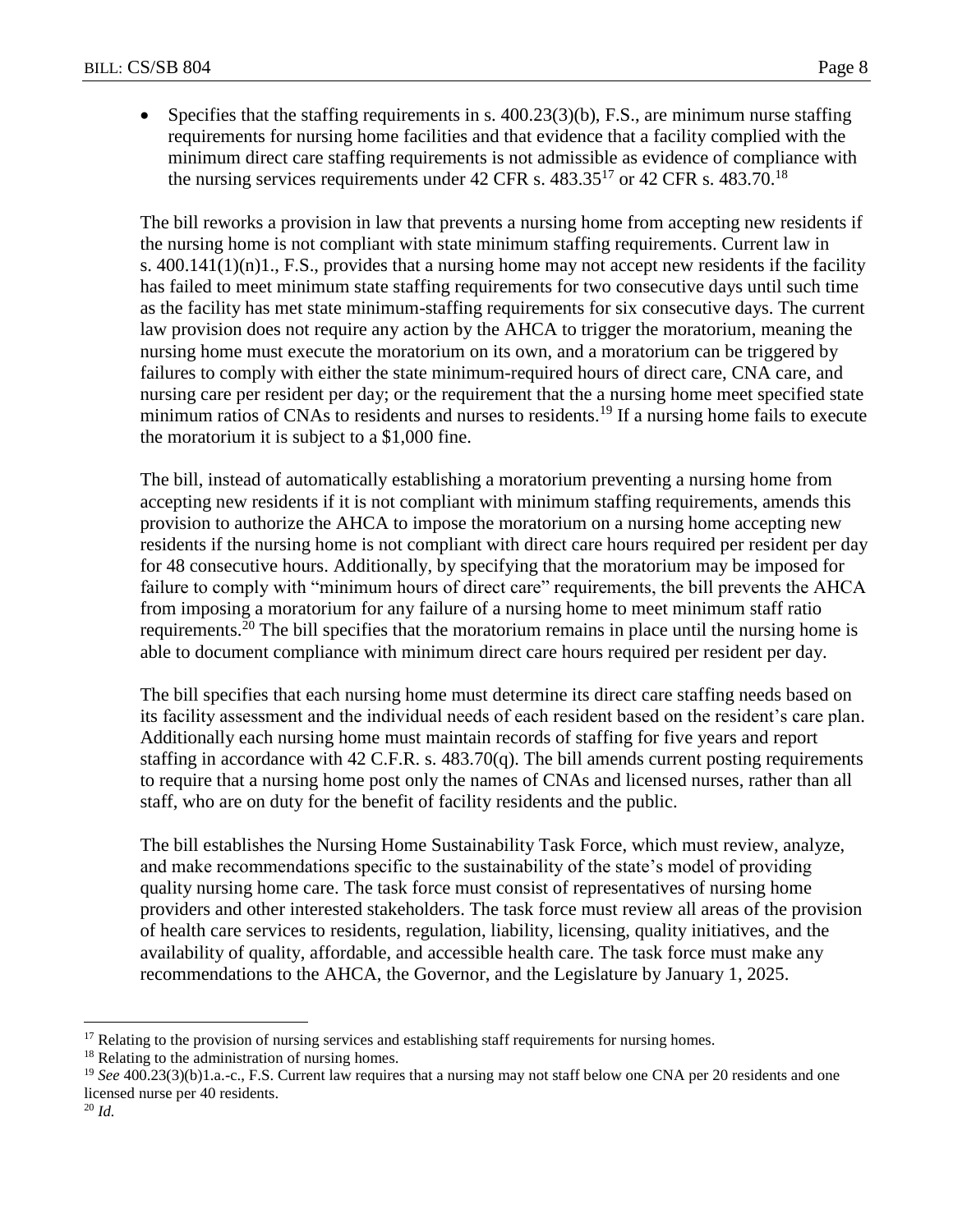# **Change of Ownership**

CS/SB 804 amends s. 400.024, F.S., relating to nursing homes that fail to satisfy judgments against them in order to specify that, should a nursing home with an unsatisfied or undischarged adverse final judgment against it be allowed by the AHCA to change ownership, the adverse final judgement becomes the responsibility and liability of the new owner. Additionally, when a change of ownership application is filed for a facility that has an unsatisfied judgment by a person or entity identified as having a controlling interest in the licensee, or by a related party, the bill provides that:

- The licensee or transferor must provide written notice of the filing of the application to each pending claimant<sup>21</sup> or the claimant's attorney of record, if applicable, within 14 days after the date the application is filed with the AHCA. The written notice must be provided by certified mail, return receipt requested, or other method that provides verification of receipt.
- A claimant has 30 days after the date of receipt of the written notice to object to the application if the claimant has reason to believe that the approval of the application would facilitate a fraudulent transfer or allow the transferor to avoid financial responsibility for the claimant's pending claim.
- The AHCA must consider any objection brought under this provision of the bill in its decision to approve or deny an application for change of ownership under this part and part II of ch. 408, F.S.
- If a claim is pending in arbitration at the time that the application for change of ownership is filed, the claimant may file a petition to enjoin the transfer in circuit court.

### **Financial Filings**

CS/SB 804 also amends s. 400.0234, F.S., to specify that forms filed with the AHCA pursuant to s. 408.061(5)-(6), F.S., which requires a nursing home to report its actual financial experience for that fiscal year, are not confidential or exempt from the public records requirements of s. 119.07(1), F.S., and s. 24(a), Art. I of the State Constitution and may be discoverable and admissible in a civil action under part II of ch. 400, F.S., or an administrative action under part II of ch. 400, F.S., or part II of chapter 408, F.S.

The bill makes other conforming and cross-reference changes.

The bill provides an effective date of July 1, 2022.

### **IV. Constitutional Issues:**

#### A. Municipality/County Mandates Restrictions:

None.

 $21$  The bill defines a "claimant" as a resident or the resident's family or personal representative who has notified the licensee or facility of a potential claim by notice of intent letter or who has initiated an action, claim, or arbitration proceeding against the licensee or facility.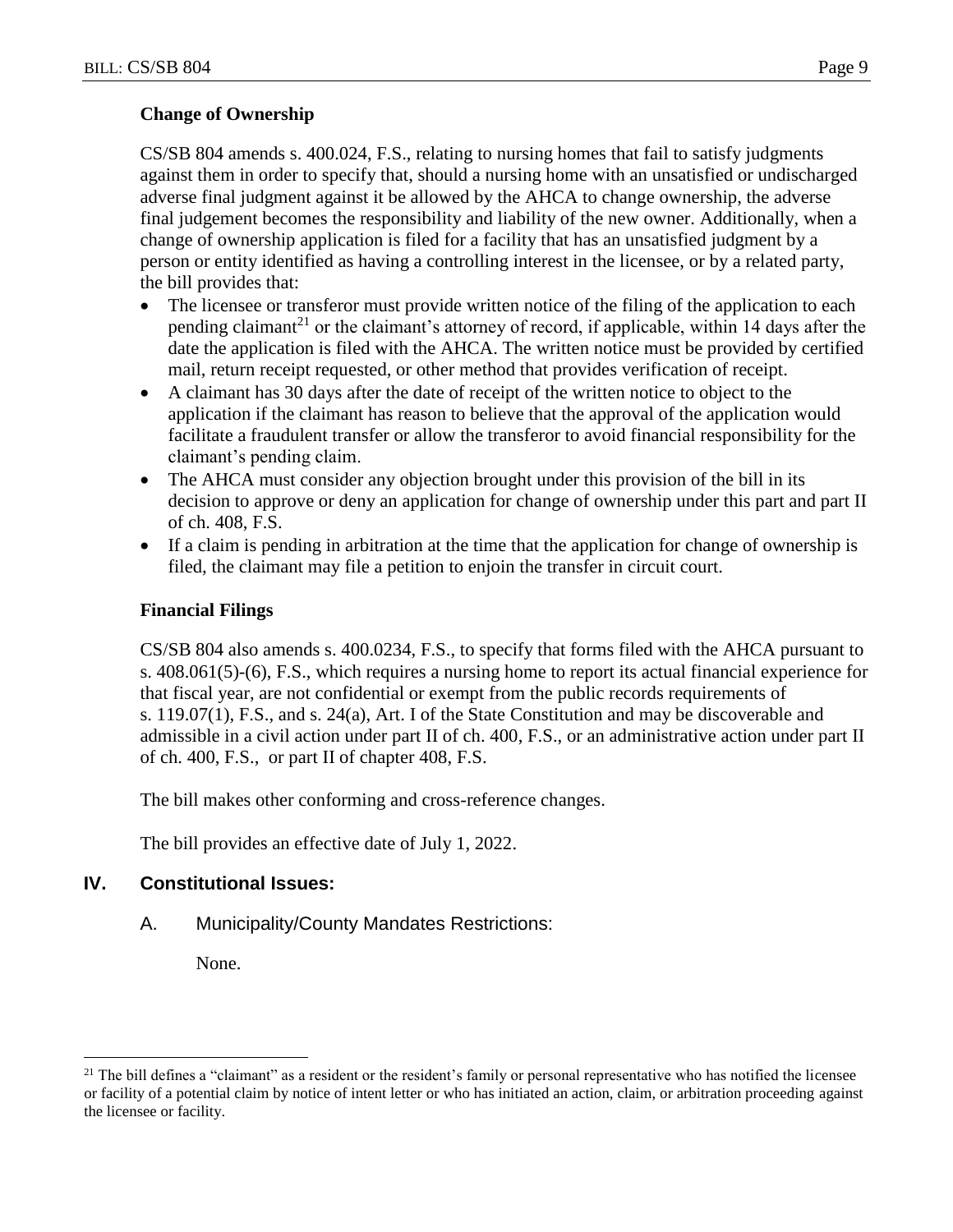B. Public Records/Open Meetings Issues:

None.

C. Trust Funds Restrictions:

None.

D. State Tax or Fee Increases:

None.

E. Other Constitutional Issues:

Article III, Section 6, of the State Constitution requires that "every law shall embrace but one subject and matter properly connected therewith, and the subject shall be briefly expressed in the title." CS/SB 804 is entitled "An act relating to the modernization of nursing home facility staffing."

However, sections 3 and 4 the bill amend provisions relating to financial forms filed by nursing homes and nursing homes that have failed to satisfy a judgment or settlement, respectively. Neither of these sections directly relate to nursing home facility staffing and, as such, may be found to be outside of the scope of the bill as established in the bill's title.

### **V. Fiscal Impact Statement:**

A. Tax/Fee Issues:

None.

B. Private Sector Impact:

SB 804 may have an indeterminate positive fiscal impact on nursing homes that are authorized to use staff other than CNAs to fulfill staffing requirements and due to the reduction of CNA hours that are required to be provided.

C. Government Sector Impact:

None.

### **VI. Technical Deficiencies:**

CS/SB 804 creates a new definition for "direct care staff" in section 2 of the bill and limits the application of this definition to s. 400.23(3), F.S. However, the bill uses the defined term when amending s. 400.141, F.S., in section 5 of the bill. The bill should be amended to apply the definitions to the instance where the defined term is used in section 5 of the bill.